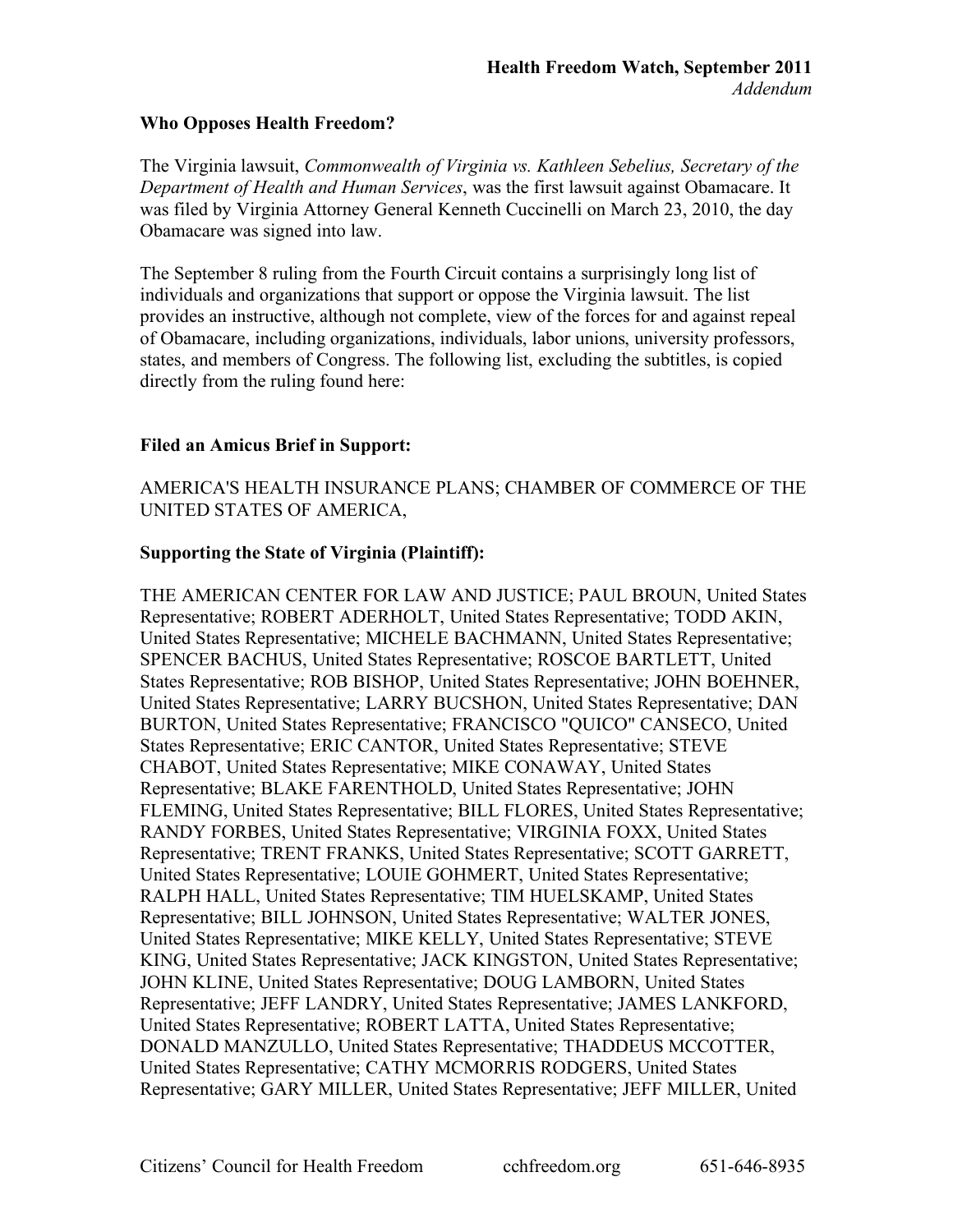States Representative; RANDY NEUGEBAUER, United States Representative; STEVE PEARCE, United States Representative; MIKE PENCE, United States Representative; JOE PITTS, United States Representative; MIKE POMPEO, United States Representative; SCOTT RIGELL, United States Representative; PHIL ROE, United States Representative; ED ROYCE, United States Representative; LAMAR SMITH, United States Representative; TIM WALBERG, United States Representative; THE CONSTITUTIONAL COMMITTEE TO CHALLENGE THE PRESIDENT & CONGRESS ON HEALTH CARE; MATTHEW SISSEL; PACIFIC LEGAL FOUNDATION; AMERICANS FOR FREE CHOICE IN MEDICINE; AMERICAN PHYSICIANS AND SURGEONS, INCORPORATED; JANIS CHESTER, MD; MARK J. HAUSER, MD; GUENTER L. SPANKNEBEL, MD; GRAHAM L. SPRUIELL, MD; WASHINGTON LEGAL FOUNDATION; CONSTITUTIONAL LAW SCHOLARS; CATO INSTITUTE; COMPETITIVE ENTERPRISE INSTITUTE; RANDY E. BARNETT, Professor; JUSTICE AND FREEDOM FUND; KURT ALLEN ROHLFS; MOUNTAIN STATES LEGAL FOUNDATION; LANDMARK LEGAL FOUNDATION; BOB MARSHALL, Virginia Delegate; GUN OWNERS OF AMERICA, INCORPORATED; GUN OWNERS FOUNDATION; AMERICAN LIFE LEAGUE, INCORPORATED; INSTITUTE ON THE CONSTITUTION; THE LINCOLN INSTITUTE FOR RESEARCH AND EDUCATION; PUBLIC ADVOCATE OF THE UNITED STATES; CONSERVATIVE LEGAL DEFENSE AND EDUCATION FUND; THE LIBERTY COMMITTEE; DOWNSIZE DC FOUNDATION; DOWNSIZEDC.ORG; POLICY ANALYSIS CENTER; FAMILY RESEARCH COUNCIL; WILLIAM BARR, Former United States Attorney General; EDWIN MEESE, III, Former United States Attorney General; DICK THORNBURGH, Former United States Attorney General; CENTER FOR CONSTITUTIONAL JURISPRUDENCE; AMERICAN CIVIL RIGHTS UNION; PHYSICIAN HOSPITALS OF AMERICA; TOUSSAINT TYSON,

## **Supporting the Obama Administration (Defendant):**

AMERICAN ASSOCIATION OF PEOPLE WITH DISABILITIES; THE ARC OF THE UNITED STATES; BREAST CANCER ACTION; FAMILIES USA; FRIENDS OF CANCER RESEARCH; MARCH OF DIMES FOUNDATION; MENTAL HEALTH AMERICA; NATIONAL BREAST CANCER COALITION; NATIONAL ORGANIZATION FOR RARE DISORDERS; NATIONAL PARTNERSHIP FOR WOMEN AND FAMILIES; NATIONAL SENIOR CITIZENS LAW CENTER; NATIONAL WOMEN'S HEALTH NETWORK; THE OVARIAN CANCER NATIONAL ALLIANCE; AMERICAN NURSES ASSOCIATION; AMERICAN ACADEMY OF PEDIATRICS, INCORPORATED; AMERICAN MEDICAL STUDENT ASSOCIATION; CENTER FOR AMERICAN PROGRESS, d/b/a Doctors for America; NATIONAL HISPANIC MEDICAL ASSOCIATION; NATIONAL PHYSICIANS ALLIANCE; CONSTITUTIONAL LAW PROFESSORS; YOUNG INVINCIBLES; KEVIN C. WALSH; AMERICAN CANCER SOCIETY; AMERICAN CANCER SOCIETY CANCER ACTION NETWORK; AMERICAN DIABETES ASSOCIATION; AMERICAN HEART ASSOCIATION; DR. DAVID CUTLER, Deputy, Otto Eckstein Professor of Applied Economics, Harvard University; DR.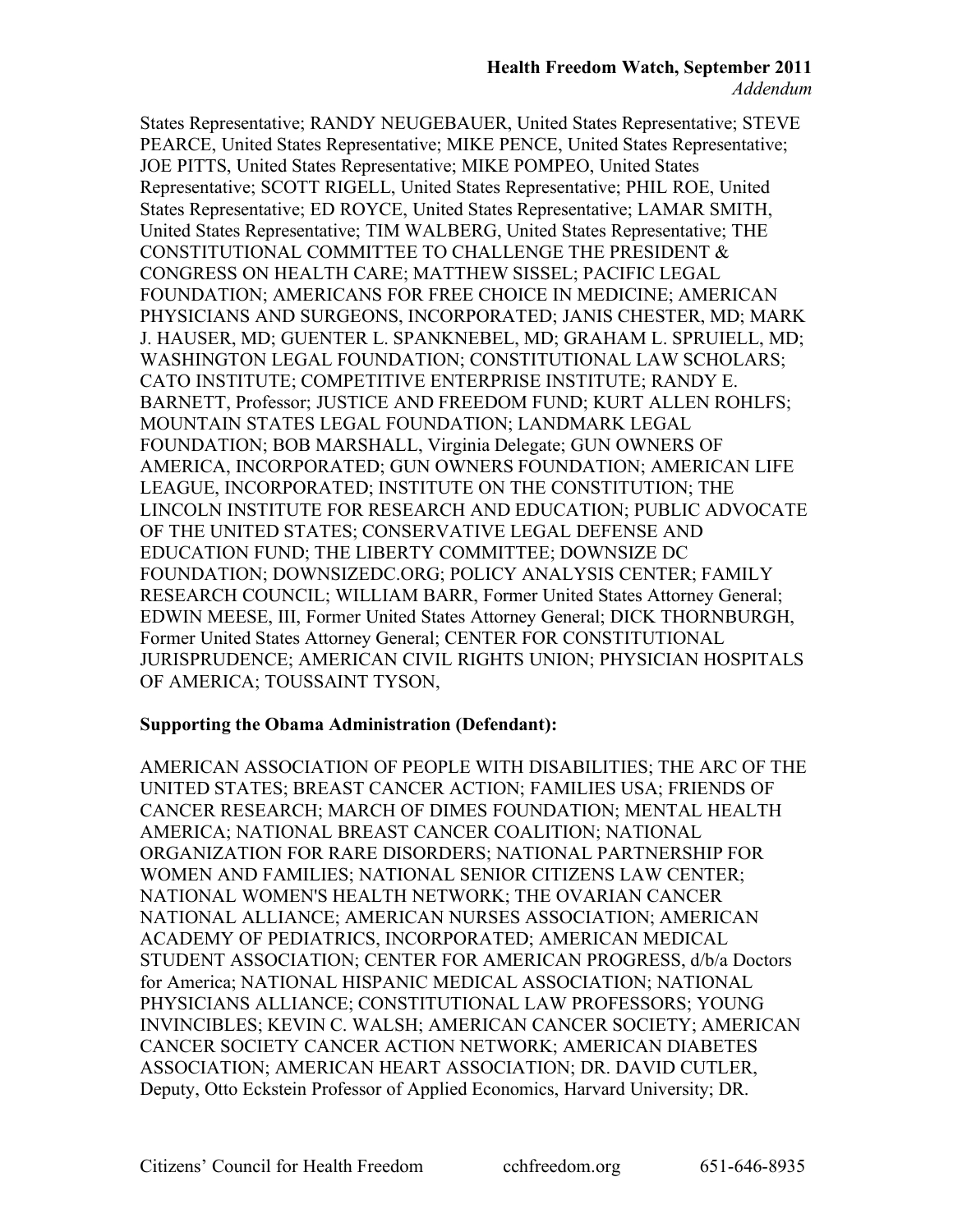HENRY AARON, Senior Fellow, Economic Studies, Bruce and Virginia MacLaury Chair, The Brookings Institution; DR. GEORGE AKERLOF, Koshland Professor of Economics, University of California-Berkeley; DR. STUART ALTMAN, Sol C. Chaikin Professor of National Health Policy, Brandeis University; DR. KENNETH ARROW, Joan Kenney Professor of Economics and Professor of Operations Research, Stanford University; DR. SUSAN ATHEY, Professor of Economics, Harvard University; DR. LINDA J. BLUMBERG, Senior Fellow, Urban Institute, Health Policy Center; DR. LEONARD E. BURMAN, Daniel Patrick Moynihan Professor of Public Affairs, The Maxwell School, Syracuse University; DR. AMITABH CHANDRA, Professor of Public Policy, Kennedy School of Government, Harvard University; DR. MICHAEL CHERNEW, Professor, Department of Health Care Policy, Harvard Medical School; DR. PHILIP COOK, Dr. Philip Cook, ITT/Sanford Professor of Public Policy, Professor of Economics, Duke University; DR. MICHAEL T. FRENCH, Professor of Health Economics, University of Miami; DR. CLAUDIA GOLDIN, Henry Lee Professor of Economics, Harvard University; DR. TAL GROSS, Department of Health Policy and Management, Mailman School of Public Health, Columbia University; DR. JONATHAN GRUBER, Professor of Economics, MIT; DR. JACK HADLEY, Associate Dean for Finance and Planning, Professor and Senior Health Services Researcher, College of Health and Human Services, George Mason University; DR. VIVIAN HO, Baker Institute Chair in Health Economics and Professor of Economics, Rice University; DR. JOHN F. HOLAHAN, Ph. D., Director, Health Policy Research Center, The Urban Institute; DR. JILL HORWITZ, Professor of Law and ␣C␣o Director of the Program in Law & Economics, University of Michigan School of Law; DR. LAWRENCE KATZ, Elisabeth Allen Professor of Economics, Harvard University; DR. GENEVIEVE KENNEY, Senior Fellow, The Urban Institute; DR. FRANK LEVY, Rose Professor of Urban Economics, Department of Urban Studies and Planning, MIT; DR. PETER LINDERT, Distinguished Research Professor of Economics, University of California, Davis; DR. ERIC MASKIN, Albert O. Hirschman Professor of Social Science at the Institute for Advanced Study, Princeton University; DR. ALAN C. MONHEIT, Professor of Health Economics, School of Public Health, University of Medicine & Dentistry of New Jersey; DR. MARILYN MOON, Vice President and Director Health Program, American Institutes for Research; DR. RICHARD J. MURNANE, Thompson Professor of Education and Society, Harvard University; DR. JOSEPH P. NEWHOUSE, John D. MacArthur Professor of Health Policy and Management, Harvard University; DR. LEN M. NICHOLS, George Mason University; DR. HAROLD POLLACK, Helen Ross Professor of Social Service Administration, University of Chicago; DR. MATTHEW RABIN, Edward G. and Nancy S. Jordan Professor of Economics, University of California-Berkley; DR. JAMES B. REBITZER, Professor of Economics, Management, and Public Policy, Boston University School of Management; DR. MICHAEL REICH, Professor of Economics, University of California at Berkeley; DR. THOMAS RICE, Professor, UCLA School of Public Health; DR. MEREDITH ROSENTHAL, Department of Health Policy and Management, Harvard School of Public Health; DR. CHRISTOPHER RUHM, Professor of Public Policy and Economics, University of Virginia; DR. JONATHAN SKINNER, Professor of Economics, Dartmouth College, and Professor of Community and Family Medicine, Dartmouth Medical School; DR. KATHERINE SWARTZ, Professor, Department of Health Policy and Management,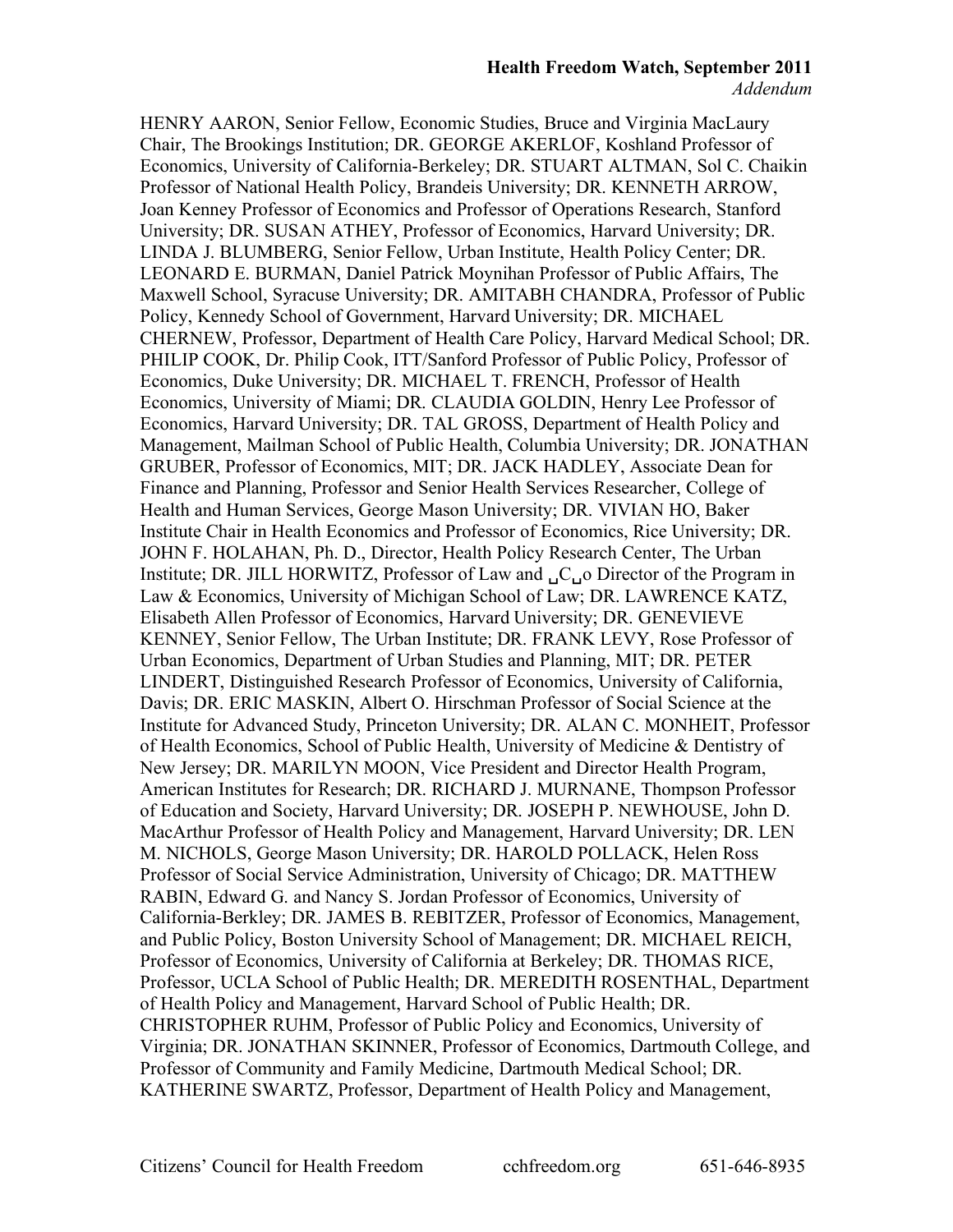Harvard School of Public Health; DR. KENNETH WARNER, Dean of the School of Public Health and Avedis Donabedian Distinguished University Professor of Public Health, University of Michigan; DR. PAUL N. VAN DE WATER, Senior Fellow, Center on Budget and Policy Priorities; DR. STEPHEN ZUCKERMAN, Senior Fellow, The Urban Institute; JANET COOPER ALEXANDER, Frederick I. Richman Professor of Law, Stanford Law School; ERWIN CHEMERINSKY, Founding Dean, University of California-Irvine School of Law; AMANDA FROST, Professor of Law, American University Washington College of Law; ANDY HESSICK, Associate Professor of Law, Arizona State University Sandra Day O'Connor College of Law; A.E. DICK HOWARD, White Burkett Miller Professor of Law and Public Affairs, University of Virginia School of Law; JOHN CALVIN JEFFRIES, JR., David and Mary Harrison Distinguished Professor of Law, University of Virginia School of Law; JOHANNA KALB, Assistant Professor, Loyola University New Orleans College of Law; LUMEN N. MULLIGAN, Professor of Law, University of Kansas School of Law; EDWARD A. PURCELL, JR., Joseph Solomon Distinguished Professor of Law, New York Law School; CAPRICE L. ROBERTS, Professor, Visiting Professor, Catholic University Columbus School of Law; Professor of Law, University of West Virginia School of Law; STEPHEN I. VLADECK, Professor of Law, American University Washington College of Law; HOWARD M. WASSERMAN, Associate Professor, FIU College of Law; AARP; COMMONWEALTH OF MASSACHUSETTS; THE NATIONAL WOMEN'S LAW CENTER; AMERICAN ASSOCIATION OF UNIVERSITY WOMEN; AMERICAN COLLEGE OF NURSE-MIDWIVES; AMERICAN FEDERATION OF STATE, COUNTY, AND MUNICIPAL EMPLOYEES; AMERICAN MEDICAL WOMEN'S ASSOCIATION; THE ASIAN AMERICAN JUSTICE CENTER; ASIAN & PACIFIC ISLANDER AMERICAN HEALTH FORUM; THE ASIAN PACIFIC AMERICAN LEGAL CENTER; THE BLACK WOMENS HEALTH IMPERATIVE; THE COALITION OF LABOR UNION WOMEN; CHILDBIRTH CONNECTION; THE CONNECTICUT WOMEN'S EDUCATION AND LEGAL FUND; THE FEMINIST MAJORITY FOUNDATION; IBIS REPRODUCTIVE HEALTH; INSTITUTE OF SCIENCE AND HUMAN VALUES; MARYLAND WOMEN'S COALITION FOR HEALTH CARE REFORM; MENTAL HEALTH AMERICA; NATIONAL ASIAN PACIFIC AMERICAN WOMEN'S FORUM; NATIONAL ASSOCIATION OF SOCIAL WORKERS; NATIONAL COALITION FOR LGBT HEALTH; NATIONAL COUNCIL OF JEWISH WOMEN; NATIONAL COUNCIL OF WOMEN'S ORGANIZATIONS; NATIONAL LATINA INSTITUTE FOR REPRODUCTIVE HEALTH; THE NATIONAL RESEARCH CENTER FOR WOMEN & FAMILIES; OLDER WOMEN'S LEAGUE; PHYSICIANS FOR REPRODUCTIVE CHOICE AND HEALTH; RAISING WOMEN'S VOICES; SARGENT SHRIVER NATIONAL CENTER ON POVERTY LAW; SOUTHWEST WOMEN'S LAW CENTER; WIDER OPPORTUNITIES FOR WOMEN; THE WOMENS LAW CENTER OF MARYLAND, INCORPORATED; WOMENS LAW PROJECT; VIRGINIA ORGANIZING; AMERICAN HOSPITAL ASSOCIATION; ASSOCIATION OF AMERICAN MEDICAL COLLEGES; CATHOLIC HEALTH ASSOCIATION OF THE UNITED STATES; FEDERATION OF AMERICAN HOSPITALS; NATIONAL ASSOCIATION OF CHILDREN'S HOSPITALS; NATIONAL ASSOCIATION OF PUBLIC HOSPITALS AND HEALTH SYSTEMS; CONSTITUTIONAL ACCOUNTABILITY CENTER; MATTHEW H.